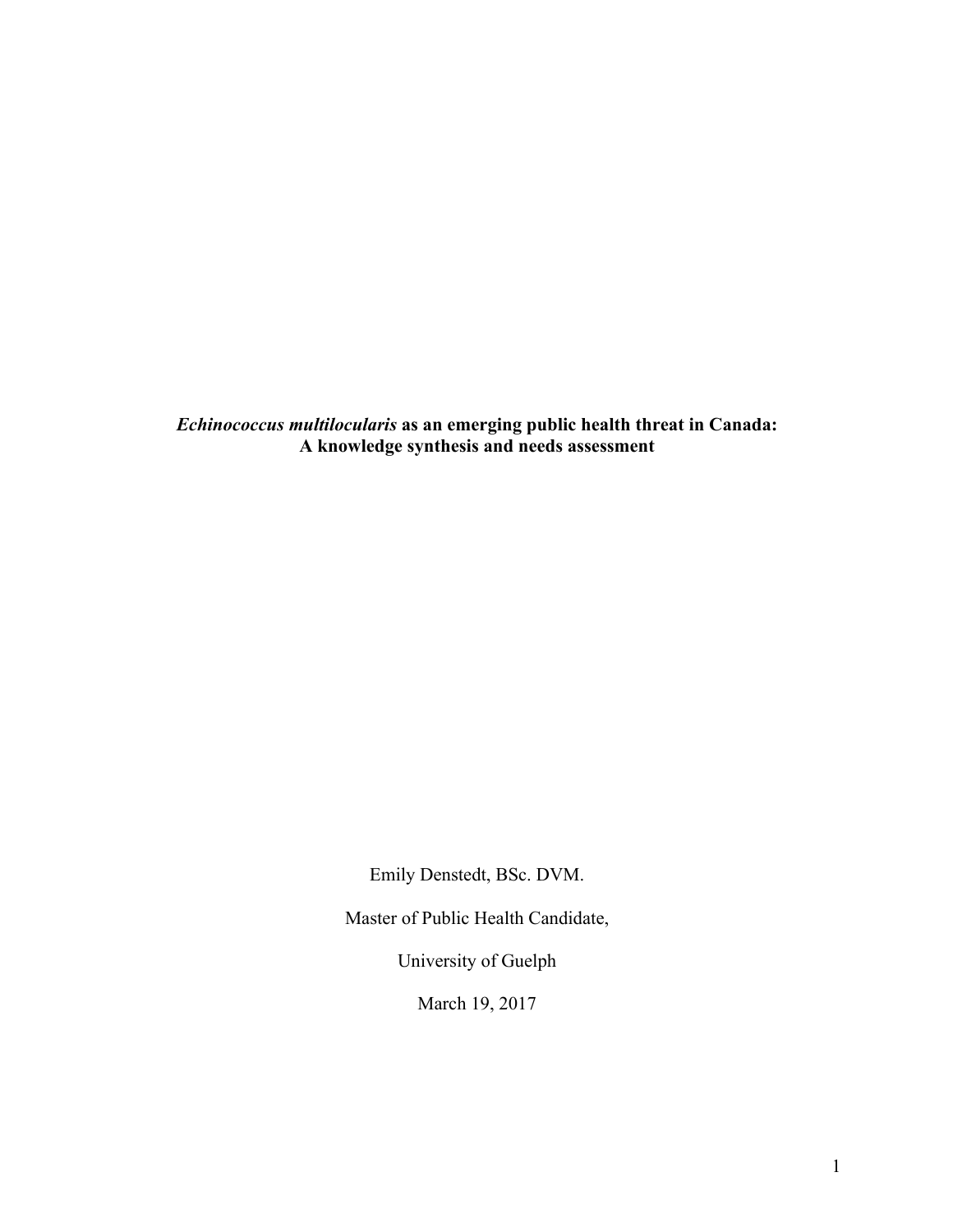#### **Summary**

- *Echinococcus multilocularis* is a potentially emerging public health threat in Canada
- *E. multilocularis* is a zoonotic tapeworm previously identified as endemic in the Northern Tundra Zone and southern Alberta, Saskatchewan, and Manitoba
- Multiple domestic dogs were recently discovered to be infected in Ontario, the first ever documentation of this parasite as endemic in the province
- *E. multilocularis* in people can be severe, and locally-acquired cases in humans have been reported very rarely in Canada
- *E. multilocularis* was likely introduced into new Canadian regions via canine importation
- With urban wildlife changes, new environments in Canada may now be contaminated with the tapeworm
- Human cases may be underreported or going unrecognized
- The results of this review highlight the need for additional research on the parasite's geographic distribution in wildlife, policy changes for canine importation, and increased surveillance in the human population

# **Introduction**

*Echinococcus multilocularis* is a zoonotic tapeworm known to be endemic in defined regions of Canada and many other countries around the world. With wild canids serving as the definitive hosts (ex: coyotes, foxes), this tapeworm is the agent responsible for alveolar echinococcosis (AE) in humans (1). Knowledge regarding its distribution among wild and domestic hosts, however, is seemingly lacking. The geographical range of *E. multilocularis* in Canada has been documented primarily in the Arctic and the North Central Region which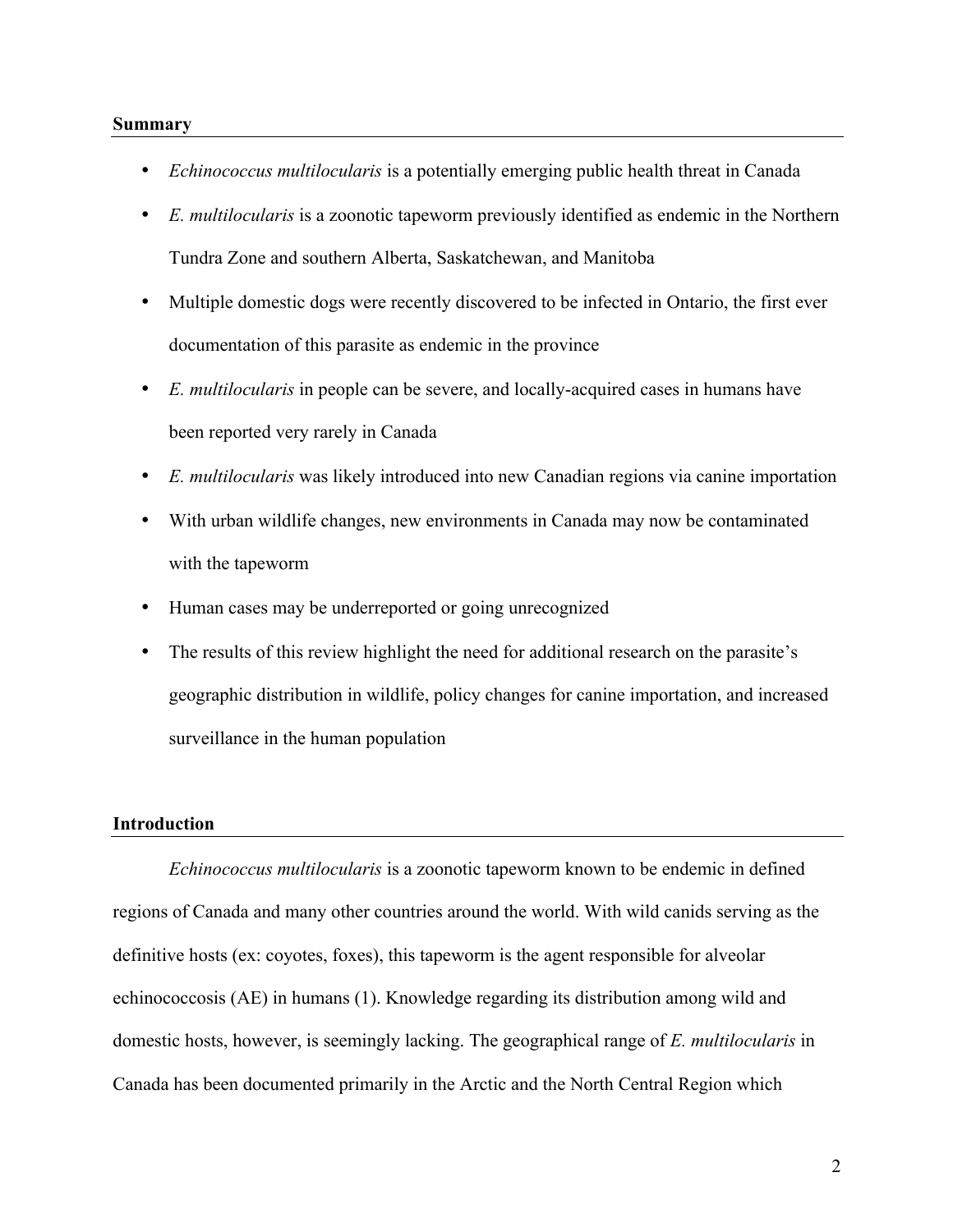include the southern parts of Alberta, Saskatchewan, and Manitoba (1,2), but recent findings have brought forth concern that this range is expanding, or has long been wider than was initially thought. This poses a potential existing or emerging public health threat, one with substantial knowledge gaps and need for further assessment.

*E. multilocularis* in the adult form inhabits the intestines of wild canids (3). The definitive hosts shed eggs through feces that are then ingested by an intermediate host, typically a rodent. Alveolar hydatid cysts filled with larvae grow within the abdominal organs of the rodent (3). The rodent is then ingested by a wild canid, and the lifecycle starts once again. Deviations from this natural cycle can occur, however. Humans can become infected and develop severe AE by ingesting eggs shed by an infected domestic dog (3). Domestic dogs, despite being a definitive host, have been noted in the literature to suffer AE as well.

Several recent findings provide cause for concern. The first ever reported case of AE in Ontario in a domestic dog was confirmed in 2012 (4). Since that time, four additional cases in dogs have been reported (5,6,9). Prior to these reports, Ontario had not been considered an endemic region for *E. multilocularis*. Furthermore, the presence of a European strain causing AE in dogs was recently discovered in Canada (1,7). *E. multilocularis* has been shown to exist commonly in coyotes inhabiting urban areas of Alberta, possibly due to habitat impingement or coyotes simply encroaching on metropolitan areas (8). AE in humans has overall been considered very rare in Canada. Few reported cases of locally acquired AE in Canadian humans have been described (1). Interestingly, an analysis of Canadian hospital discharge data demonstrated that 242 patients were treated for echinococcosis between 2001-2014 (1). Perhaps the parasite has contaminated Canadian environments across a wider range than previously thought, previously foreign strains have established themselves, and the risk to the human

3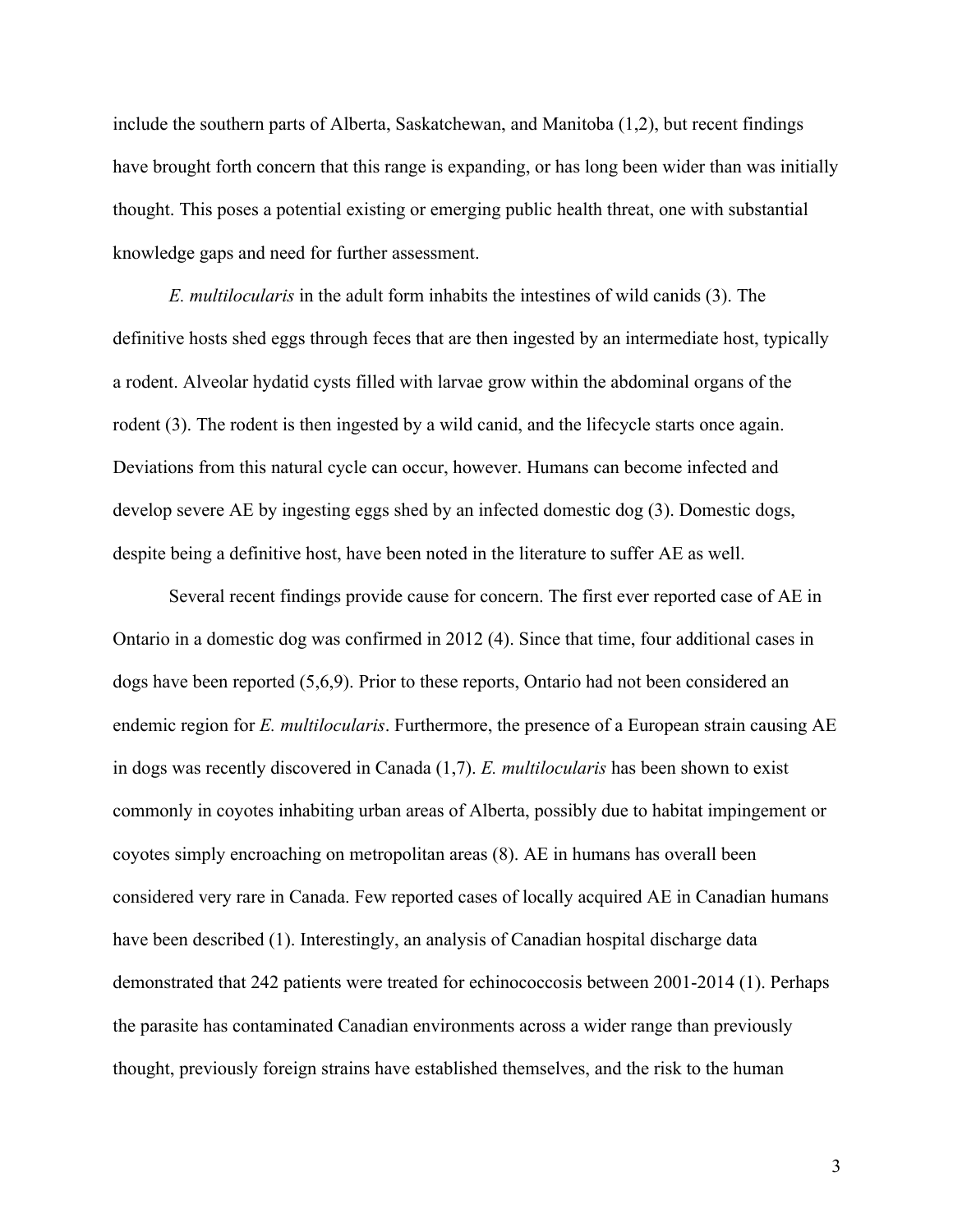population has largely gone unrecognized for some time. In light of these recent findings, this review seeks to examine the current evidence surrounding this zoonotic parasite in Canada, highlight gaps in both knowledge and policy, and evaluate the public health risk.

#### **Methods**

A literature review was conducted evaluating articles from peer-reviewed journals written in English between 2004-2017. Using a search of keywords in web-based academic search tools, the article titles were screened for relevance. Abstracts of appropriate articles were then reviewed. Articles were chosen based on their relevance to the epidemiology of *Echinococcus multilocularis* in Canada and/or their applications to the public health of Canadians. Articles containing useful results from *E. multilocularis* research in other countries were also selected if they were deemed applicable to this knowledge synthesis. Additional details regarding specific search methods, keywords, and inclusion and exclusion criteria can be found in the Appendix. Article summaries are provided in the Appendix as well.

## **Results and Discussion**

*Echinococcus multilocularis* is a zoonotic tapeworm that has largely been absent from any widespread public health reporting in Canada. Until recently, the parasite was largely restricted to wild canids and their prey in the Northern Tundra Zone and the North Central Region of Canada. The level of concern has increased, however, after the parasite was discovered in a domestic dog in 2012. This formed the first evidence *E. multilocularis* had expanded its endemic range into Ontario (4).

In the last five years, five cases of AE have been confirmed in domestic dogs in Ontario (4,5,6,9), and two in non-human primates (9). Only one of these animals had previously spent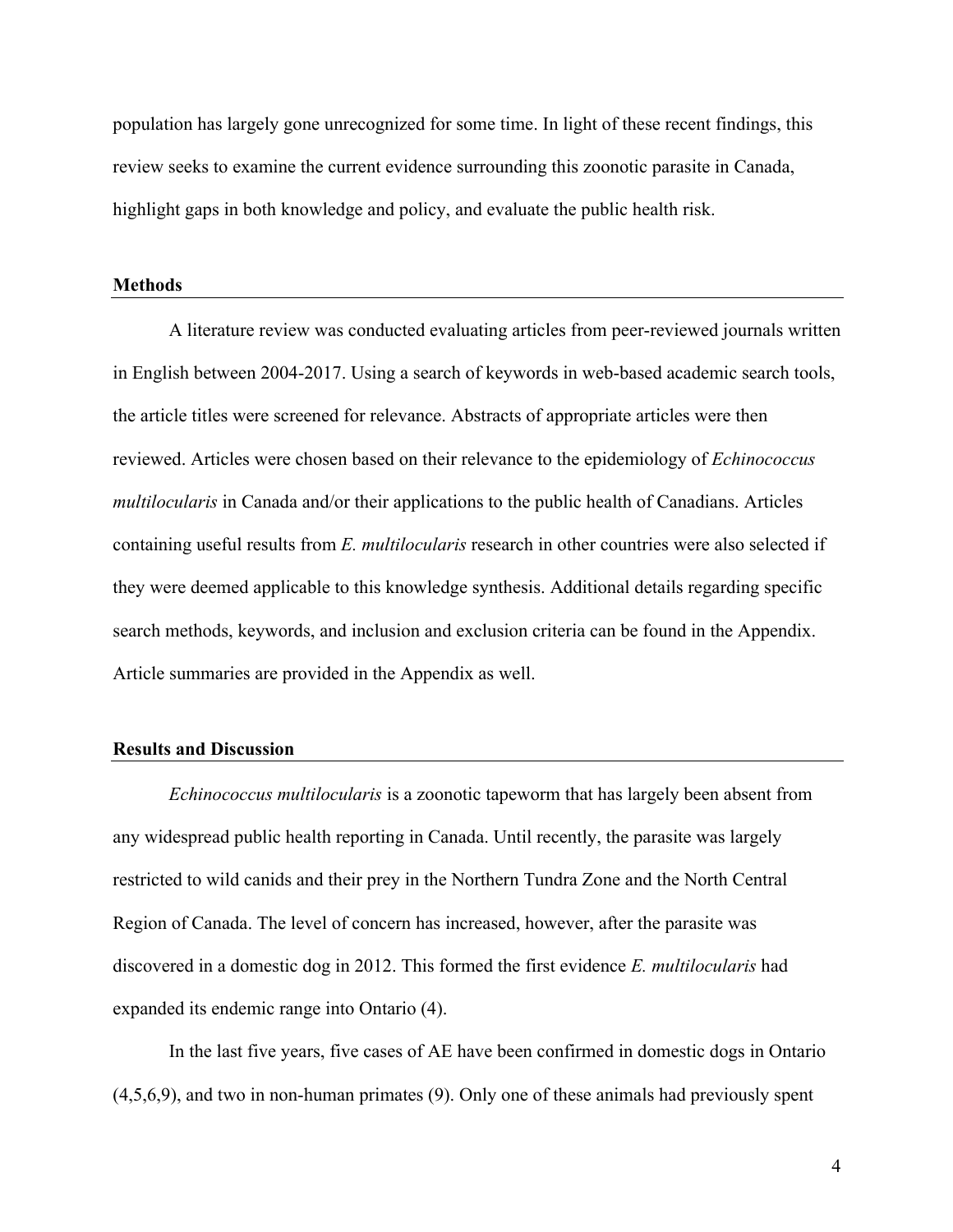time outside Ontario, meaning the infections were locally acquired in all but one case. This new discovery has brought forth concern for the public's health and a need to reevaluate the nature of this parasite in Canada. Although human infections in Canada have been seemingly rare (1), the disease is severe and without treatment is often fatal (3,10). Multiple factors may have brought Canada to this point, and gaps in knowledge and policy will be discussed henceforth.

### *Canine importation*

The environmental contamination of new Canadian regions may be the result of anthropogenic influences such as canine importation. Unlike other nations, Canada's regulations on dogs entering the country remain lenient with limited monitoring and control of animal imports (11). With increased globalization, large numbers of dogs are now moved into Canada from around the globe annually, none of which require deworming for foreign and potentially zoonotic parasites (11). This substantial gap in Canadian policy for the importation of domestic dogs and cats brings forth the ongoing risk of new pathogen introduction. A European strain of *E. multilocularis,* not previously known to exist in Canada, was identified in a domestic dog in British Columbia in 2009 (7). Interestingly, this was also the first report in the literature of a domestic canid with alveolar echinococcosis in North America, and the case had no travel history outside the province (12). This report, along with the recent findings of endemic *E. multilocularis* in Ontario, points to the possibility of these infections arising via infected imported dogs. Infected dogs from other countries can lead to significant environmental contamination with *E. multilocularis*, posing a potentially serious public health threat (11). For a dog to gain entrance into Finland, the UK, Ireland, or Norway, the animal must first be treated with praziquantel, the medication highly effective in the treatment of intestinal *E. multilocularis*  infections (11, 13). In a risk assessment conducted by Torgerson and Craig, it was determined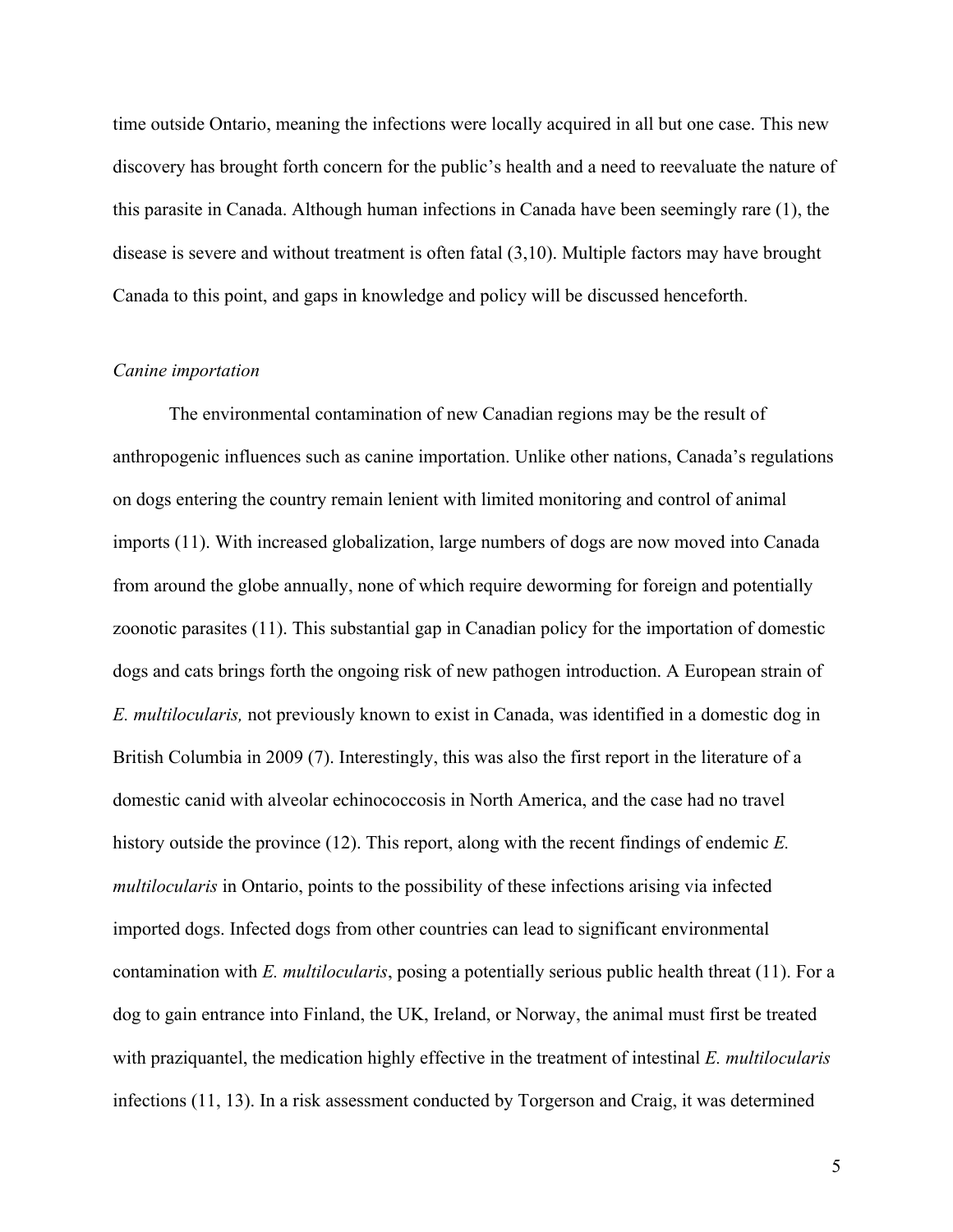that introduction of *E. multilocularis* into the UK would be nearly inevitable without the required praziquantel treatment as part of the Pet Travel Scheme policy (13). Without addressing the weaknesses of the current Canadian import requirements for foreign dogs, Canada remains at risk for continued introductions of new or rare pathogens. It is likely that Ontario became a newly endemic region of Canada due to the lack of tapeworm treatment requirements in foreign dogs at the time of entry (14,15).

### *Urbanization of wildlife*

With the continued sprawl of human development and urbanization, the human-animal interface is changing. Humans now frequently share common physical environments with wild canids, with foxes and coyotes frequently occupying urban centres in Canada. *E. multilocularis* has been found to contaminate the metropolitan areas of Calgary and Edmonton (16). Urban parks in Calgary have since been studied, confirming the presence of a sylvatic *E. multilocularis* life cycle in Canadian urban settings frequented by people and domestic dogs (17). Other endemic countries with urban wild canids such as Switzerland have demonstrated a high degree of *E. multilocularis* contamination of periurban areas commonly used for recreational activity and gardening (ex: public parks) (18). Echinococcus eggs are known to survive well in the environment, potentially putting those who work outside and handle soil at increased risk (19).

In response to the newly identified domestic dog cases in Ontario, research is currently being conducted to determine the presence and extent of *E. multilocularis* in the fox and coyote populations. Fecal shedding from wild canids has been confirmed in both southern and eastern Ontario, and the data has yet to be published (20; oral communication, Andrew Peregrine, March 2017). Incidentally, a deceased chipmunk in Ontario was found recently by a passerby and confirmed to have AE, highlighting the importance of passive surveillance (9). Additional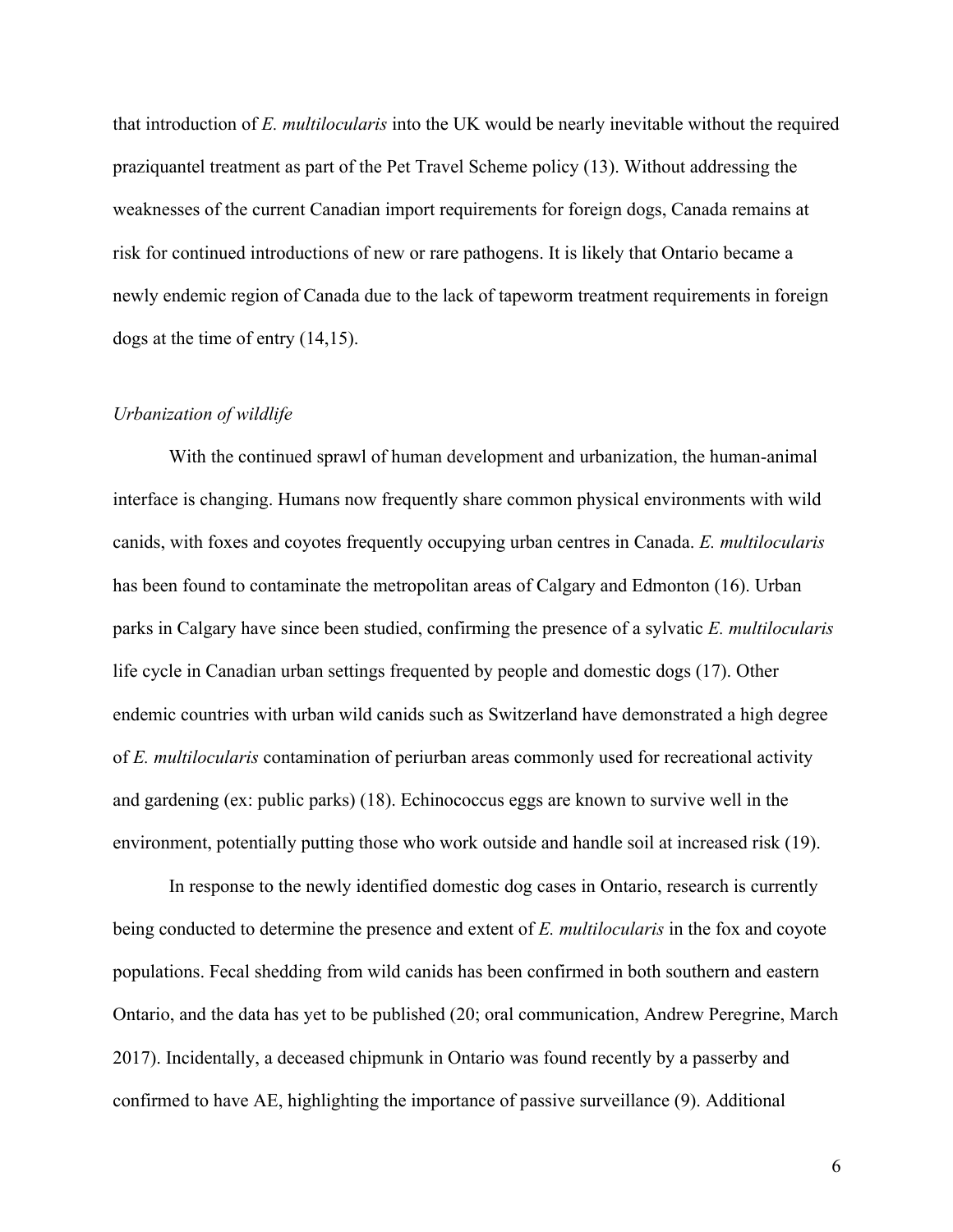research to improve knowledge on the geographical distribution and transmission ecology of this parasite, particularly in locations occupied by people and their pets, is imperative so we can better understand the level of risk faced by Canadians.

### *Recognition and reporting of human alveolar echinococcosis*

In Canada, only two human cases of locally-acquired *E. multilocularis* have been reported in the literature the last hundred years (1). Although human AE is seemingly very rare, these two individual reports may not paint the most accurate picture of the incidence of locallyacquired AE in Canadians.

Human alveolar echinococcosis is not a reportable disease in Canada, which may explain, at least in part, why cases in people have appeared to be so rare. These two human reports may be a substantial underestimate, as a recent evaluation of Canadian hospital discharge data revealed 242 patients classified as discharged with echinococcosis between 2001 and 2014 (1). Twelve of these 242 patients were categorized as being discharged with alveolar echinococcosis, and 191 patients were categorized as "unspecified echinococcosis" (1). What is missing from this data, however, is information on patients' travel or immigration history. It is therefore difficult to know how many of these infections were acquired within Canada (if any) versus another endemic country.

Alveolar echinococcosis can remain undetected in humans for years (21). Given the severe and often fatal nature of the disease if untreated (10), it is suggested by some that human AE should be classified as reportable in Canada (15). With listing it as a federally reportable disease, additional reports of locally-acquired alveolar echinococcosis may have emerged from this pool of discharged cases and the scope of this public health threat could be better understood. Furthermore, AE can appear grossly similar to hepatic neoplasia and perhaps, as a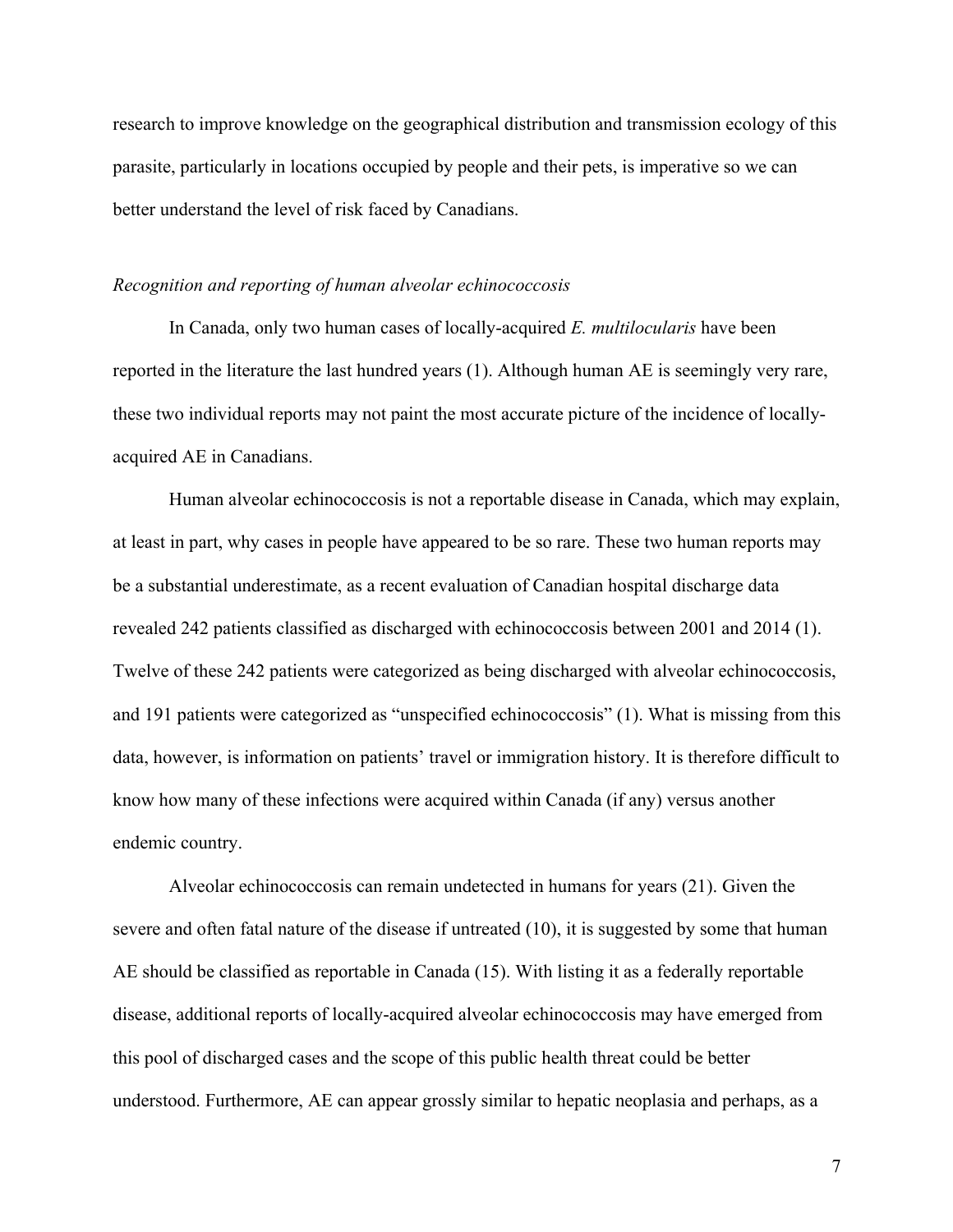result, be misdiagnosed in both humans (15) and domestic dogs (14). Listing human AE as reportable may therefore increase physician and veterinarian awareness and encourage improved surveillance of this pathogen within the Canadian population. The potential exists for additional human cases to arise in the coming years, and active reporting at the federal level should be strongly considered to avoid an underestimation of disease incidence.

### **Conclusions**

It is evident that the scientific and public health community in Canada may be required to increase the level of preparedness to an emerging threat posed by *Echinococcus multilocularis*. In the limited literature currently available, there appears to be multiple contributing factors potentially playing a role in range distribution changes of this parasite and the contamination of the Canadian environment. Gaps in policy have been identified in the importation requirements of canines into Canada and in the reporting of human alveolar echinococcosis. In addition, gaps in knowledge and research on the distribution of *E. multilocularis* in wild hosts are apparent given its recent discovery in Ontario and British Columbia for the first time through positive identification of infected domestic dogs. These dogs may be sentinels and important red flags for what is to come, and the public health community should not ignore the emergence of the zoonotic and dangerous *Echinococcus multilocularis* tapeworm.

Additional surveillance efforts in wild hosts throughout Canada should begin in each province and territory to better estimate risk. Increasing awareness amongst Canadian physicians and improved reporting protocols of human alveolar echinococcosis is also recommended. In the face of increased globalization, stricter regulations on canine importation similar to other countries should be enforced to prevent further contamination or introductions of foreign *E.* 

8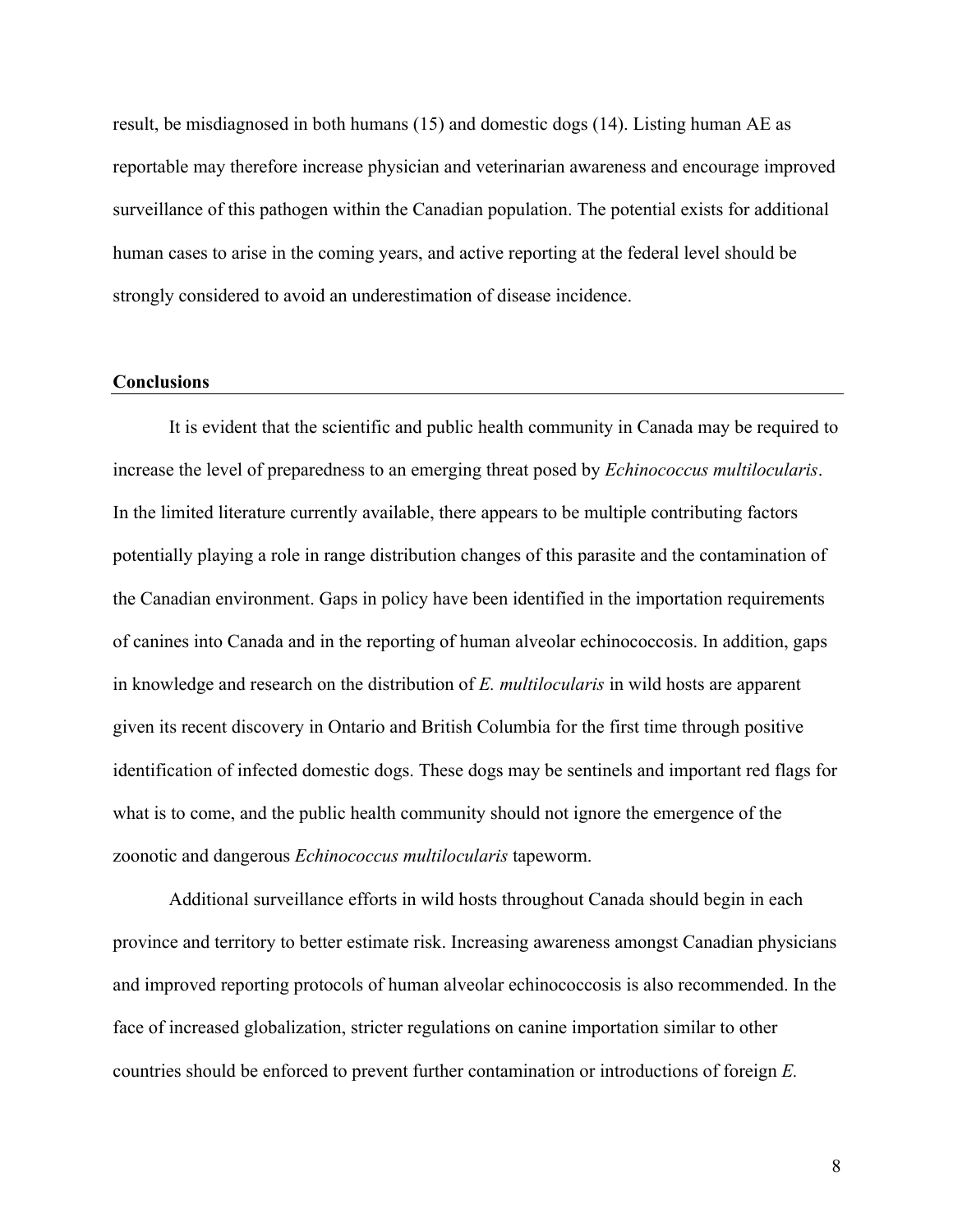*multilocularis* strains into the Canadian ecosystems. This tapeworm may have posed a threat for some time now throughout Canada, but the present opportunity to enhance knowledge and improve management strategies should be acted upon.

# **Acknowledgements**

The author would like to thank Dr. Andrew Peregrine for not only his assistance with this evidence review, but also for his fantastic teaching of countless veterinary students and professionals.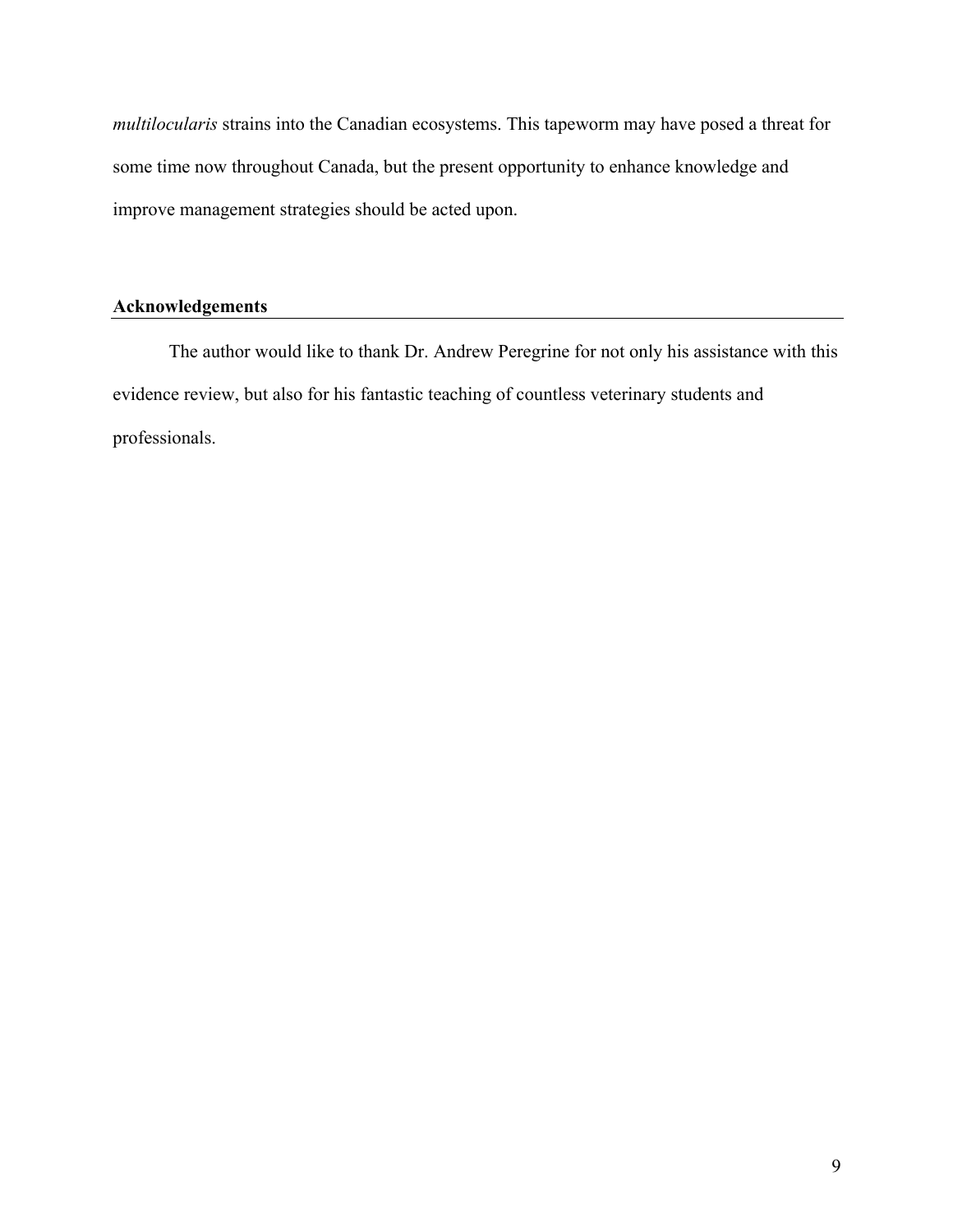# **References**

- 1. Massolo A, Liccioli S, Budke C, Klein C. *Echinococcus multilocularis* in North America: the great unknown. Parasite. 2014;21(73).
- 2. J. Eckert, M.A. Gemmell, F.-X. Meslin, Z.S. Pawlowski (Eds.). WHO/OIE Manual on Echinococcosis in Humans and Animals: A Public Health Problem of Global Concern. Office International des Epizooties, Paris; c2001.
- 3. Eckert J, Deplazes P. Biological, Epidemiological, and Clinical Aspects of Echinococcosis, a Zoonosis of Increasing Concern. Clinical Microbiology Reviews. 2004;17(1):107-135.
- 4. Skelding A, Brooks A, Stalker M, Mercer N, deVilla E, Gottstein B et al. Hepatic alveolar hydatid disease (*Echinococcus multilocularis*) in a boxer dog from southern Ontario. Canadian Veterinary Journal. 2014;55, 551**–**553.
- 5. Brouwer E, Peregrine A, Vince A. Update on *Echinococcus multilocularis* in Ontario [Internet]. Guelph: AHL Newsletter; 2015 p. 33. Available from: http://www.guelphlabservices.com/ahl/content/companion-animals-5
- 6. Oscos-Snowball A, Tan E, Peregrine A, Foster R, Bronsoiler J, Gottstein B et al. What is your diagnosis? Fluid aspirated from an abdominal mass in a dog. Veterinary Clinical Pathology. 2014;44(1):167-168.
- 7. Jenkins EJ, Peregrine AS, Hill JE, Somers C, Gesy K, Barnes B et al. Detection of European strain of *Echinococcus multilocularis* in North America. Emerging Infectious Diseases. 2012;18:1010–1012.
- 8. Liccioli S, Catalano S, Kutz S, Lejeune M, Verocai G, Duignan P et al. Gastrointestinal parasites of coyotes (*Canis latrans*) in the metropolitan area of Calgary, Alberta, Canada. Canadian Journal of Zoology. 2012;90(8):1023-1030.
- 9. Ontario Animal Health Network. Emerging Risk: *Echinococcus multilocularis* in Ontario [Internet]. 2016 [cited 14 March 2017]. Available from: http://oahn.ca/resources/companionanimals/emerging-risk-echinococcus-multilocularis-in-ontario-infographic/
- 10. Torgerson P, Schweiger A, Deplazes P, Pohar M, Reichen J, Ammann R et al. Alveolar echinococcosis: From a deadly disease to a well-controlled infection. Relative survival and economic analysis in Switzerland over the last 35 years. Journal of Hepatology. 2008;49(1):72-77.
- 11. Anderson M, Douma D, Kostiuk D, Filejski C, Rusk R, Weese S et al. Report of the Canadian National Canine Importation Working Group [Internet]. Canine Importation Working Group; 2016. Available from: https://www.canadianveterinarians.net/documents/canadian-canine-importation-workinggroup-report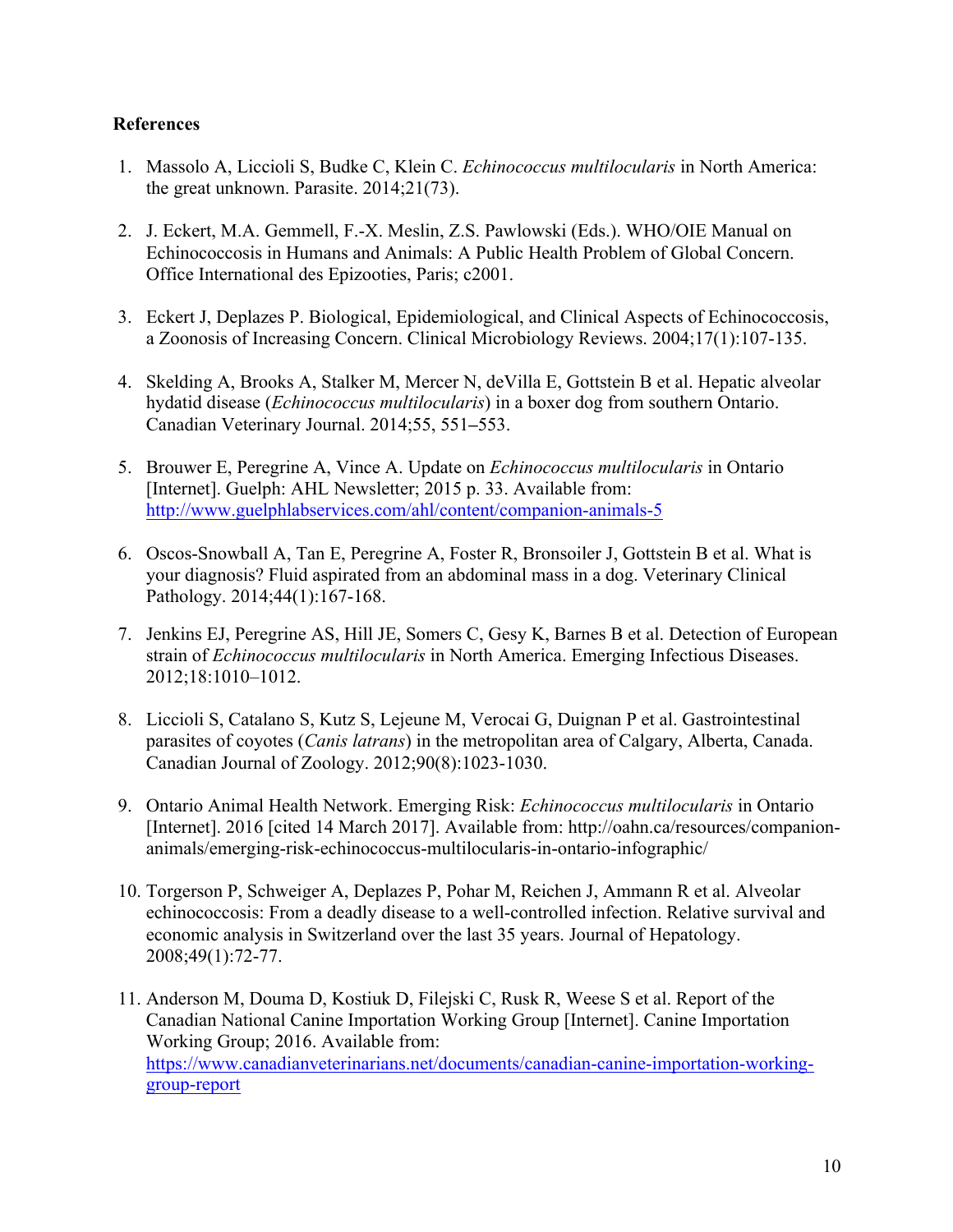- 12. Peregine A, Jenkins E, Barnes B, Johnson S, Polley L, Barker I et al. Alveolar hydatid disease (*Echinococcus multilocularis*) in the liver of a Canadian dog in British Columbia, a newly endemic region. Canadian Veterinary Journal. 2012;53(8):870-874.
- 13. Torgerson P, Craig P. Risk assessment of importation of dogs infected with *Echinococcus multilocularis* into the UK. Veterinary Record. 2009;165(13):366-368.
- 14. Peregrine A. Alveolar echinococcosis in dogs: an emerging issue?. Veterinary Record. 2015;177(22):567-567.
- 15. Trotz-Williams L, Mercer N, Walters J, Wallace D, Gottstein B, Osterman-Lind E et al. Public Health Follow-up of Suspected Exposure to *Echinococcus multilocularis* in Southwestern Ontario. Zoonoses and Public Health. 2016.
- 16. Catalano S, Lejeune M, Liccioli S, Verocai G, Gesy K, Jenkins E et al. *Echinococcus multilocularis* in Urban Coyotes, Alberta, Canada. Emerging Infectious Diseases. 2012;18(10):1625-1628.
- 17. Liccioli S, Kutz S, Ruckstuhl K, Massolo A. Spatial heterogeneity and temporal variations in *Echinococcus multilocularis* infections in wild hosts in a North American urban setting. International Journal for Parasitology. 2014;44(7):457-465.
- 18. Stieger C, Hegglin D, SchwarzenbachG, Mathis A, Deplazes P. Spatial and temporal aspects of urban transmission of *Echinococcus multilocularis*. Parasitology. 2002;124:631-640.
- 19. Scott W, Anderson M. Echinococcus: For Pet Owners [Internet]. Worms & Germs Blog. 2013 [cited 10 March 2017]. Available from: http://www.wormsandgermsblog.com/files/2013/08/M2-Echinococcus1.pdf
- 20. Ontario Animal Health Network. Emerging Risk: *Echinococcus multilocularis* in Ontario [Internet]. 2016 [cited 14 March 2017]. Available from: http://oahn.ca/resources/companionanimals/emerging-risk-echinococcus-multilocularis-in-ontario-infographic/
- 21. Davidson R, Romig T, Jenkins E, Tryland M, Robertson L. The impact of globalisation on the distribution of *Echinococcus multilocularis*. Trends in Parasitology. 2012;28(6):239-247.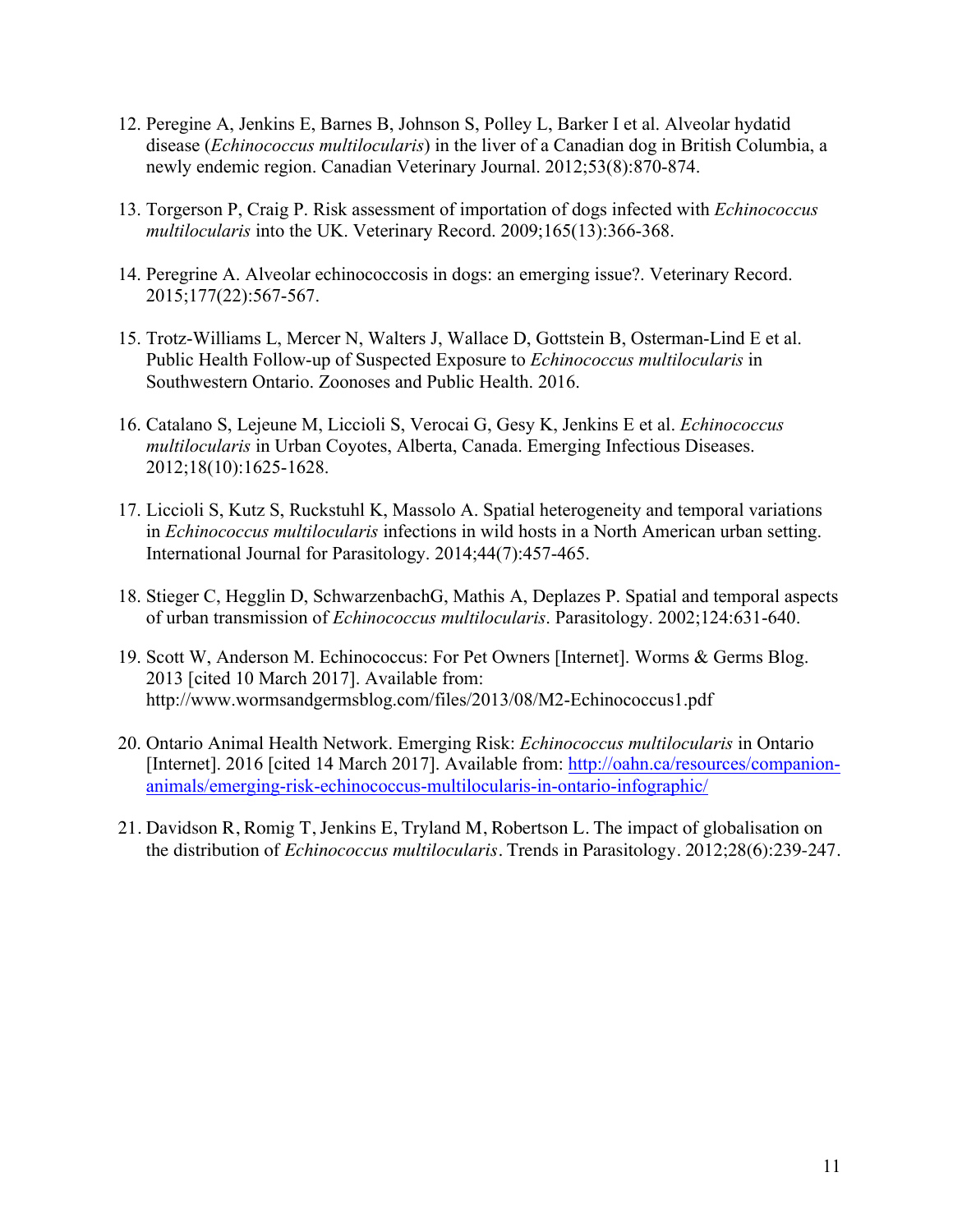### **Appendix A**

#### *Literature search strategy*

The following electronic databases were used:

- Primo, University of Guelph**:** http://www.lib.uoguelph.ca.subzero.lib.uoguelph.ca/
- Google Scholar: https://scholar.google.ca/

# *Keywords and date ranges:*

Databases were searched using a different combinations of the following keywords: "*Echinococcus multilocularis*", "Echinococcus", "Canada", "Ontario", "endemic", "canine import", "public health", "distribution". Titles of articles were scanned for relevance to the topic of *E. multilocularis* in Canada, and abstracts of articles with relevant titles were reviewed to determine the level of appropriateness for this evidence review.

The main literature search was restricted to those articles published in English between 2004-2017. Articles published prior to this date range were included if originally published data on the natural history of the parasite occurred at that time.

# *Inclusion and exclusion criteria:*

Only articles discussing or researching the *E. multilocularis* species were included in this evidence review. Articles pertaining more to other species of the tapeworm, such as *Echinococcus granulosus*, were not included. Articles related to domestic animal and human infections in Canada were included. Articles discussing *E. multilocularis* in other countries were included only if they contributed to the discussion of Canadian geographic range expansion of *E. multilocularis* (ex: spread of parasite range via canine import) or provided further evidence supporting a public health risk.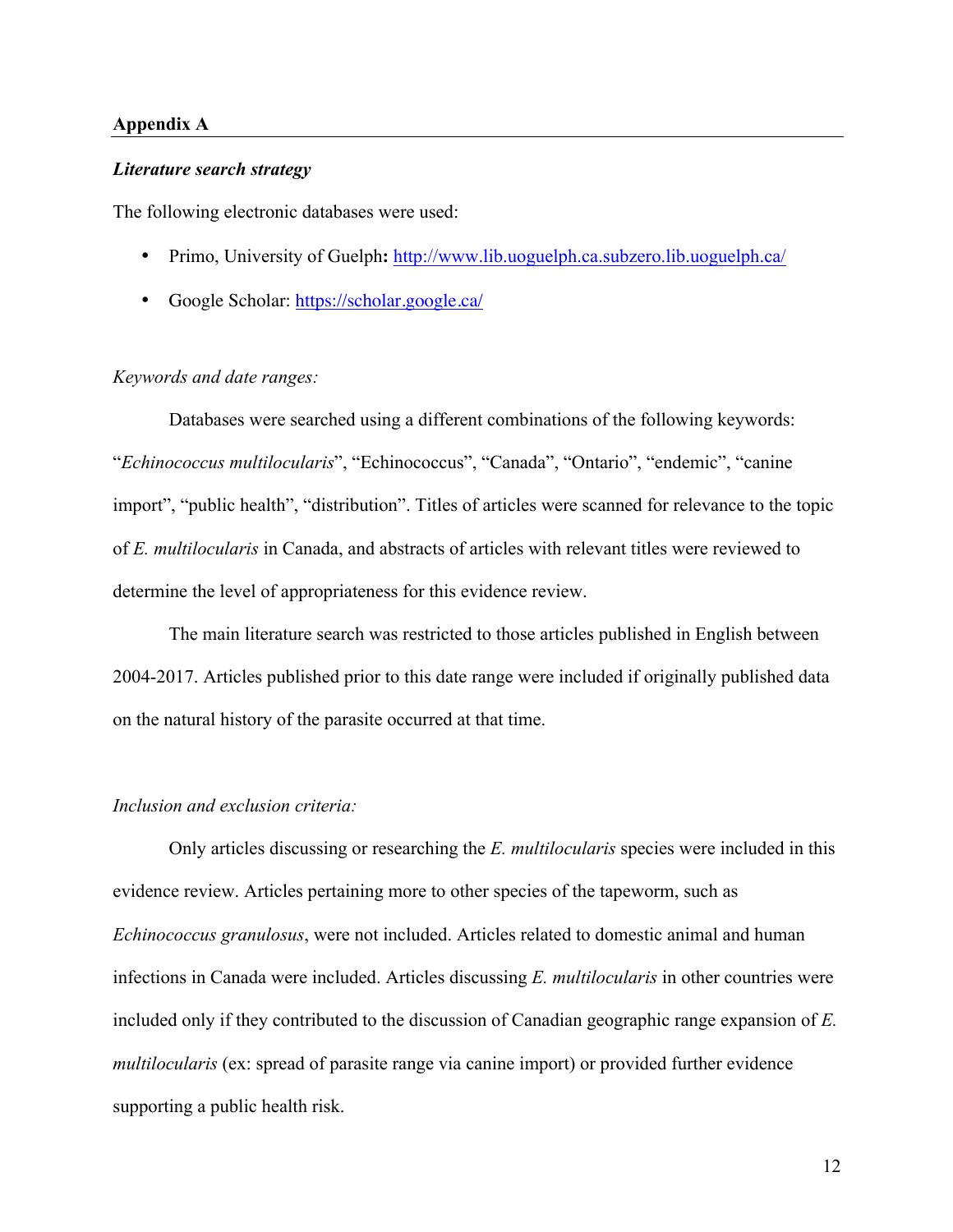# **Appendix B**

# *Article summaries*

| Reference                   | <b>Study Type</b>                                 | <b>Article Summary</b>                                                                                                                                                                                                                                                                                                                                                                                                                                                                                                          |
|-----------------------------|---------------------------------------------------|---------------------------------------------------------------------------------------------------------------------------------------------------------------------------------------------------------------------------------------------------------------------------------------------------------------------------------------------------------------------------------------------------------------------------------------------------------------------------------------------------------------------------------|
| Masolo et al., 2014 [1]     | Review of present<br>data                         | Review of E. multilocularis infections reported in wild and<br>$\bullet$<br>domestic animals and humans is presented<br>Information available regarding the geographic distribution of<br>$\bullet$<br>E. multilocularis is reviewed<br>New case reports and also knowledge gaps in transmission,<br>$\bullet$<br>distribution, and host interactions in North America are<br>highlighted in the context of the parasite as a public health<br>concern                                                                          |
| Eckert & Deplazes, 2004 [3] | Review article                                    | Only the section "E. multilocularis and Alveolar Echinococcosis"<br>was utilized.<br><i>E. multilocularis</i> , its life cycle, and its survival in the<br>$\bullet$<br>environment is described<br>The pathophysiology of AE in humans is outlined, as well as<br>$\bullet$<br>diagnostic methods and treatment options<br>Risk areas and modes of spread are explored<br>$\bullet$<br>Control and prevention methods in both definitive hosts and<br>$\bullet$<br>humans are suggested                                        |
| Skelding et al., 2014 [4]   | Case report                                       | First case of endemic E. multilocularis is identified in a dog in<br>$\bullet$<br>Ontario                                                                                                                                                                                                                                                                                                                                                                                                                                       |
| Brower et al., 2015 [5]     | Informative update<br>in laboratory<br>newsletter | Four cases of E. multilocularis in dogs have been identified in<br>$\bullet$<br>Ontario since March of 2013<br>Alveolar echinococcosis should be considered a differential<br>$\bullet$<br>diagnosis for any dog presenting with one or more intra-<br>abdominal masses<br>One third of dogs with the visceral form of echinococcosis also<br>$\bullet$<br>have enteric infections making them potentially infectious to<br>humans via fecal shedding<br>Evaluation of E. multilocularis infestations in foxes and<br>$\bullet$ |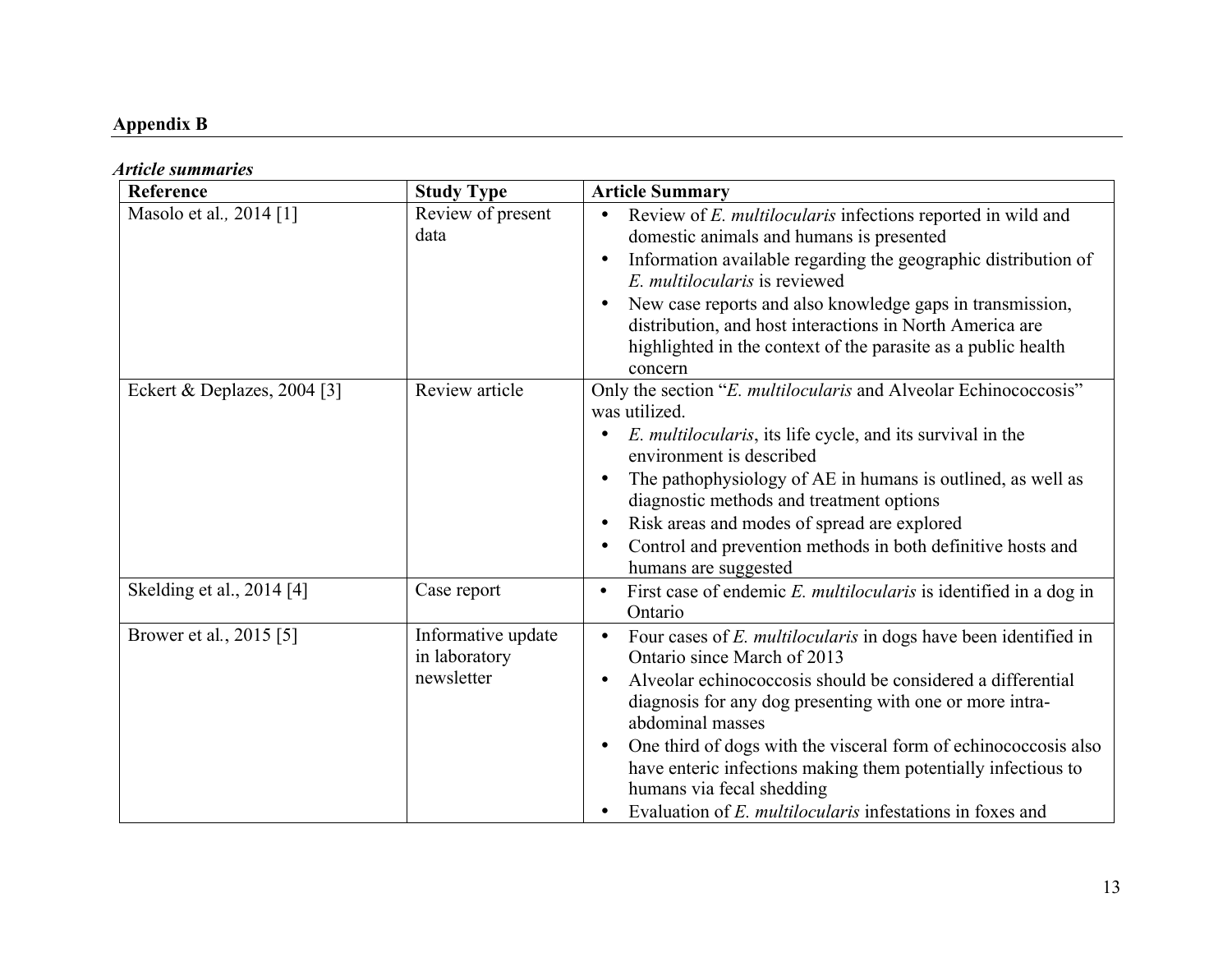|                                 |                               | coyotes throughout southern Ontario is expected to commence<br>in September 2015                                                                                                                                                                                                                                                                                                                                       |
|---------------------------------|-------------------------------|------------------------------------------------------------------------------------------------------------------------------------------------------------------------------------------------------------------------------------------------------------------------------------------------------------------------------------------------------------------------------------------------------------------------|
| Oscos-Snowball et al., 2014 [6] | Case report                   | Second case of endemic E. multilocularis is identified in a dog<br>$\bullet$<br>in Ontario                                                                                                                                                                                                                                                                                                                             |
| Jenkins et al., 2010 [7]        | Case report                   | Case description of a domestic dog with confirmed European<br>$\bullet$<br>strain of E. multilocularis not known to be established in<br>Canadian wildlife                                                                                                                                                                                                                                                             |
| Liccioli et al., 2012 [8]       | Cross sectional study         | Gastrointestinal parasites in urban coyotes in Calgary, Alberta<br>$\bullet$<br>were collected via carcass necropsy and analyzed<br>Coyote feces were collected within urban Calgary to evaluate<br>$\bullet$<br>for evidence of parasites<br>Evidence of E. multilocularis inside city limits; tapeworm may<br>$\bullet$<br>have ability to complete its lifecycle in urban Calgary                                   |
| Torgerson et al., 2008 [10]     | Retrospective cohort<br>study | Survival analysis of humans with AE in Switzerland<br>$\bullet$<br>Prognosis of patients with AE has improved significantly in<br>$\bullet$<br>recent years<br>Cost-effectiveness of modern treatment is analyzed<br>$\bullet$                                                                                                                                                                                         |
| Peregrine et al., 2012 [12]     | Case report                   | First case reported in the literature of AE in a domestic dog in<br>$\bullet$<br>North America<br>The case was discovered in British Columbia, and the dog had<br>never travelled outside of the province                                                                                                                                                                                                              |
| Torgerson & Craig, 2009 [13]    | Risk assessment               | Evaluated the likelihood of E. multilocularis to be imported<br>$\bullet$<br>into the UK if pre-import treatment requirements for dogs<br>become more lenient<br>Based on current data at the time and mathematical models, the<br>$\bullet$<br>authors predicted import of the tapeworm into the UK would be<br>extremely likely and recommend continuing mandatory<br>praziquantel treatment prior to importing dogs |
| Peregrine, 2015 [14]            | Editorial                     | General background on the parasite, its lifecycle, and<br>$\bullet$<br>distribution are given<br>Clinical signs in dogs, cytological hallmarks, and importance of<br>$\bullet$<br>histopathology are summarized                                                                                                                                                                                                        |